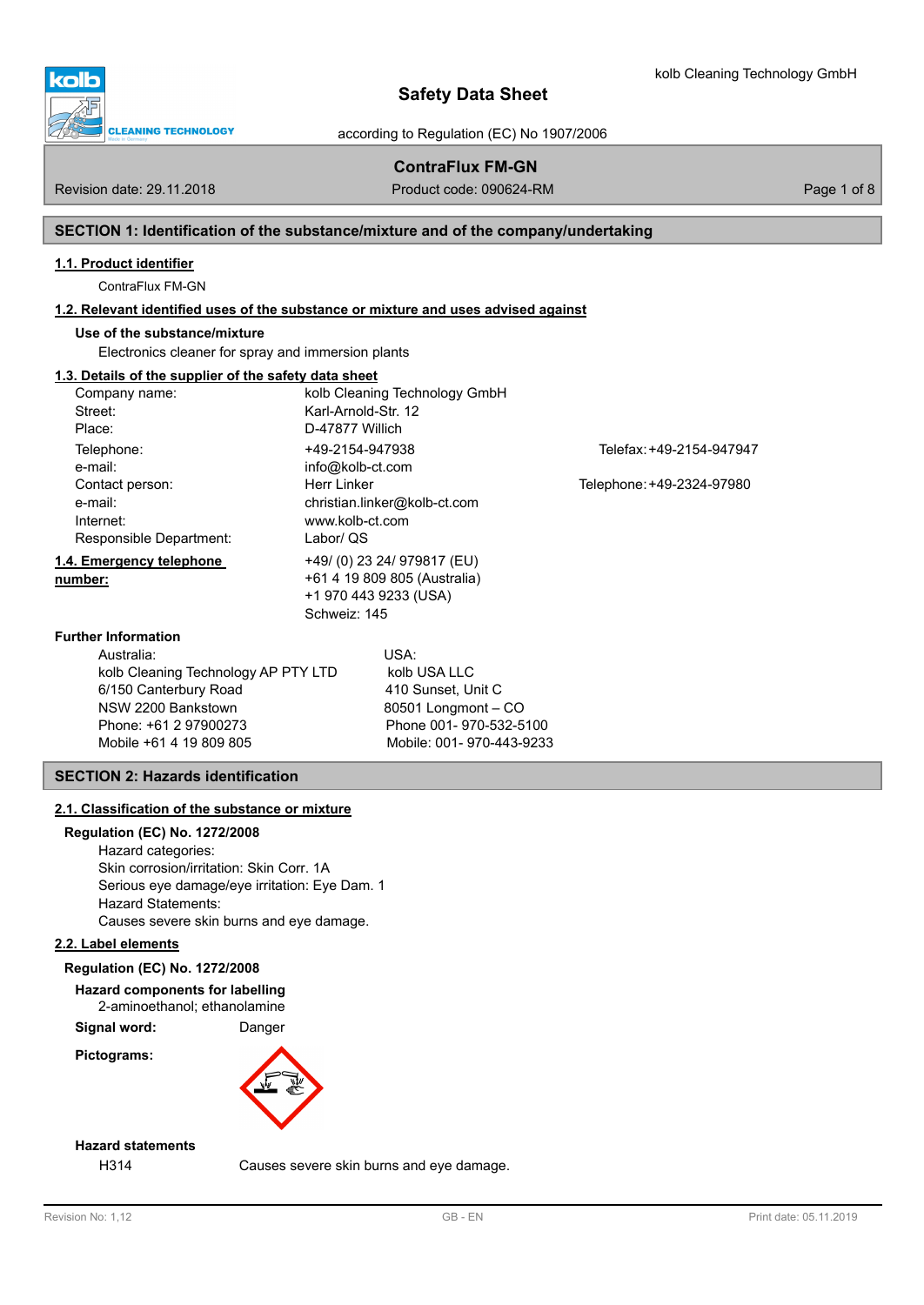

according to Regulation (EC) No 1907/2006

# **ContraFlux FM-GN**

Revision date: 29.11.2018 **Product code: 090624-RM** Product code: 090624-RM Page 2 of 8

## **Precautionary statements**

| P <sub>280</sub> | Wear protective gloves/protective clothing/eye protection/face protection.                  |
|------------------|---------------------------------------------------------------------------------------------|
| P301+P330+P331   | IF SWALLOWED: Rinse mouth. Do NOT induce vomiting.                                          |
| P303+P361+P353   | IF ON SKIN (or hair): Take off immediately all contaminated clothing. Rinse skin with water |
|                  | or shower.                                                                                  |
| P363             | Wash contaminated clothing before reuse.                                                    |
| P305+P351+P338   | IF IN EYES: Rinse cautiously with water for several minutes. Remove contact lenses, if      |
|                  | present and easy to do. Continue rinsing.                                                   |

#### **Additional advice on labelling**

UFI: 2VC0-1014-5009-4MKM

#### **2.3. Other hazards**

No information available.

## **SECTION 3: Composition/information on ingredients**

# **3.2. Mixtures**

#### **Chemical characterization**

Cleaner on the basis of (according to EC Detergents Regulation 648/2004): alcohols, Alkyle propylene glycole, alkalis,glycols

ContraFlux FM-GN

### **Hazardous components**

| <b>CAS No</b> | Chemical name                                                                                                           |                                                                                                 |                  |           |  |
|---------------|-------------------------------------------------------------------------------------------------------------------------|-------------------------------------------------------------------------------------------------|------------------|-----------|--|
|               | EC No                                                                                                                   | Index No                                                                                        | <b>REACH No</b>  |           |  |
|               | <b>GHS Classification</b>                                                                                               |                                                                                                 |                  |           |  |
| 34590-94-8    | Dipropylene glycol monomethyl ether, Isomerengem                                                                        |                                                                                                 |                  |           |  |
|               | 252-104-2                                                                                                               |                                                                                                 | 01-2119450011-60 |           |  |
|               |                                                                                                                         |                                                                                                 |                  |           |  |
| 111-76-2      | 2-Butoxyethanol                                                                                                         |                                                                                                 |                  |           |  |
|               | 203-905-0                                                                                                               |                                                                                                 | 01-2119475108-36 |           |  |
|               |                                                                                                                         | Acute Tox. 4, Acute Tox. 4, Acute Tox. 4, Skin Irrit. 2, Eye Irrit. 2; H332 H312 H302 H315 H319 |                  |           |  |
| 141-43-5      | 2-Aminoethanol (vgl. Ethanolamin)                                                                                       |                                                                                                 |                  | $5 - 10%$ |  |
|               | 205-483-3                                                                                                               |                                                                                                 | 01-2119486455-28 |           |  |
|               | Acute Tox. 4, Acute Tox. 4, Acute Tox. 4, Skin Corr. 1B, STOT SE 3, Aquatic Chronic 3; H332<br>H312 H302 H314 H335 H412 |                                                                                                 |                  |           |  |
| 67-63-0       | Isopropylalkohol, 2-Propanol                                                                                            |                                                                                                 |                  |           |  |
|               | 200-661-7                                                                                                               |                                                                                                 | 01-2119457558-25 |           |  |
|               | Flam. Liq. 2, Eye Irrit. 2A, STOT SE 3; H225 H319 H336                                                                  |                                                                                                 |                  |           |  |

Full text of H and EUH statements: see section 16.

# **SECTION 4: First aid measures**

# **4.1. Description of first aid measures**

### **After inhalation**

Provide fresh air.

#### **After contact with skin**

Wash with plenty of water. Take off contaminated clothing and wash it before reuse.

#### **After contact with eyes**

After contact with the eyes, rinse with water with the eyelids open for a sufficient length of time, then consult an ophthalmologist immediately.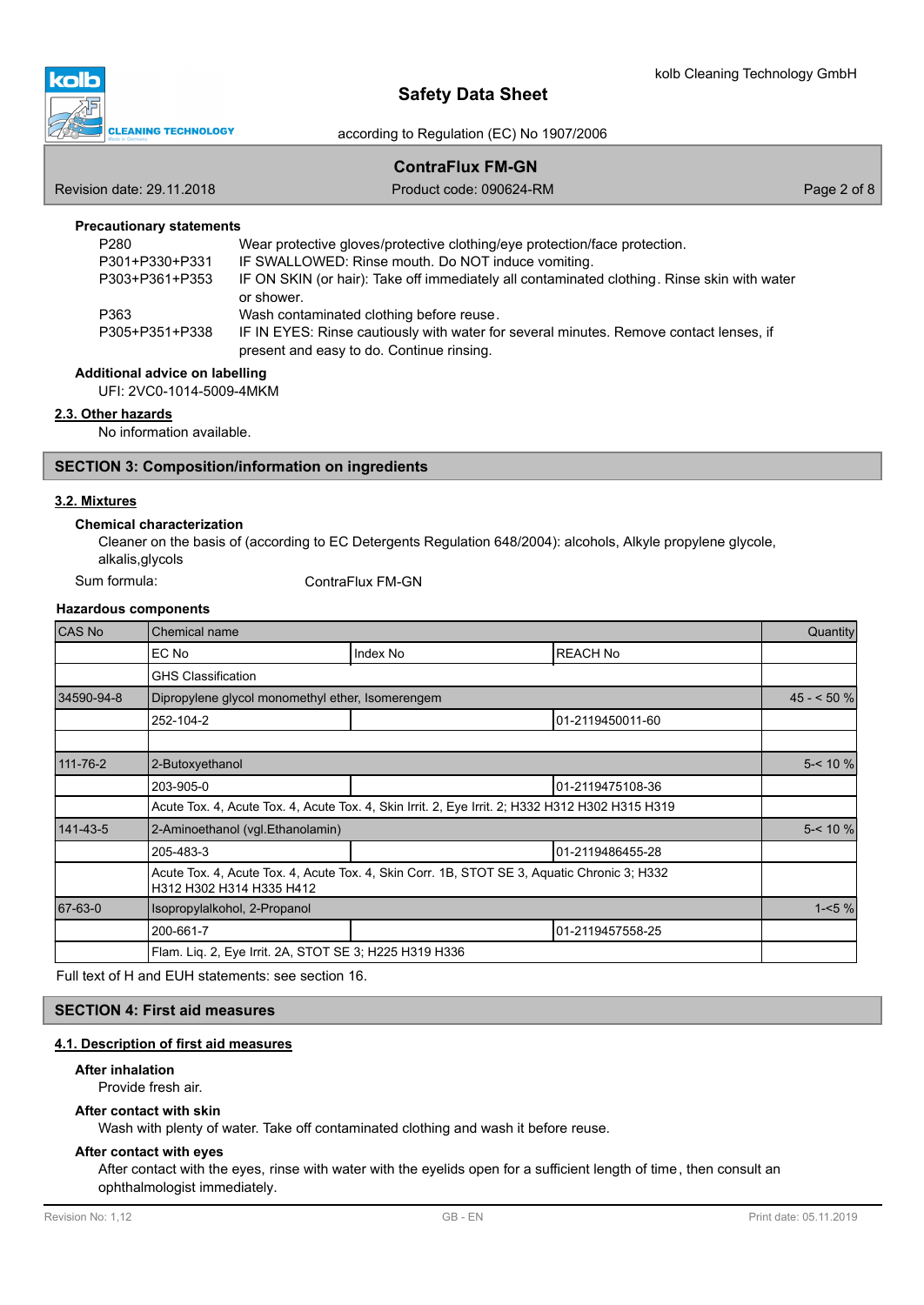

according to Regulation (EC) No 1907/2006

# **ContraFlux FM-GN**

Revision date: 29.11.2018 **Product code: 090624-RM** Product code: 090624-RM Page 3 of 8

# **After ingestion**

Rinse mouth immediately and drink plenty of water.

### **4.2. Most important symptoms and effects, both acute and delayed**

No information available.

### **4.3. Indication of any immediate medical attention and special treatment needed**

Treat symptomatically.

#### **SECTION 5: Firefighting measures**

#### **5.1. Extinguishing media**

#### **Suitable extinguishing media**

Co-ordinate fire-fighting measures to the fire surroundings.

#### **5.2. Special hazards arising from the substance or mixture**

Non-flammable.

### **5.3. Advice for firefighters**

In case of fire: Wear self-contained breathing apparatus.

#### **Additional information**

Suppress gases/vapours/mists with water spray jet. Collect contaminated fire extinguishing water separately. Do not allow entering drains or surface water.

#### **SECTION 6: Accidental release measures**

#### **6.1. Personal precautions, protective equipment and emergency procedures**

Provide adequate ventilation. Do not breathe gas/fumes/vapour/spray. Avoid contact with skin, eyes and clothes. Use personal protection equipment.

#### **6.2. Environmental precautions**

Do not allow to enter into surface water or drains.

#### **6.3. Methods and material for containment and cleaning up**

Absorb with liquid-binding material (e.g. sand, diatomaceous earth, acid- or universal binding agents). Treat the recovered material as prescribed in the section on waste disposal.

#### **6.4. Reference to other sections**

Safe handling: see section 7 Personal protection equipment: see section 8 Disposal: see section 13

# **SECTION 7: Handling and storage**

#### **7.1. Precautions for safe handling**

#### **Advice on safe handling**

If handled uncovered, arrangements with local exhaust ventilation have to be used. Do not breathe gas/fumes/vapour/spray.

#### **Advice on protection against fire and explosion**

No special fire protection measures are necessary.

#### **7.2. Conditions for safe storage, including any incompatibilities**

#### **Requirements for storage rooms and vessels**

Keep container tightly closed. Keep locked up. Store in a place accessible by authorized persons only. Provide adequate ventilation as well as local exhaustion at critical locations.

#### **Hints on joint storage**

No special measures are necessary.

# **7.3. Specific end use(s)**

Electronics cleaner for spray and immersion plants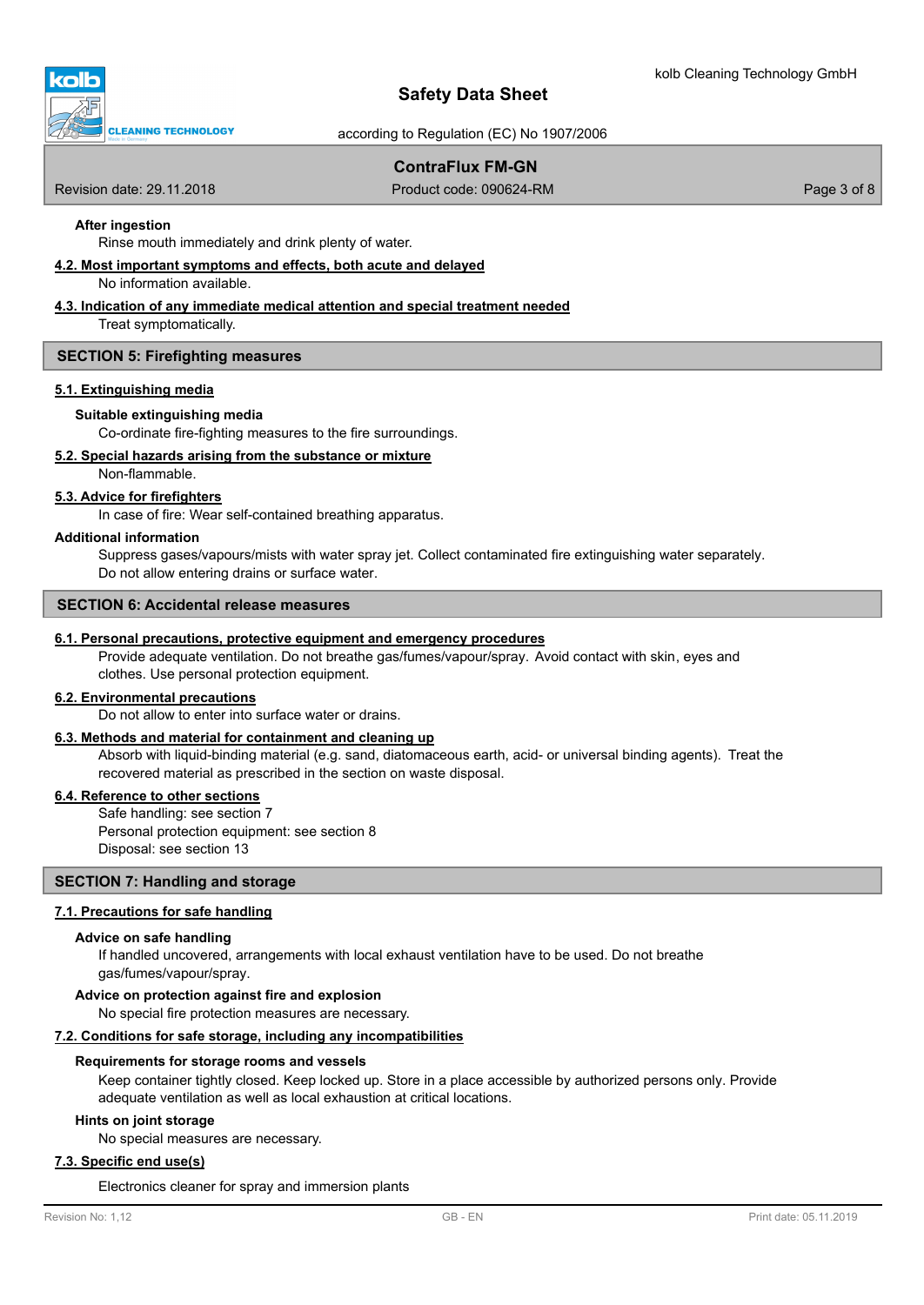

according to Regulation (EC) No 1907/2006

# **ContraFlux FM-GN**

Revision date: 29.11.2018 **Product code: 090624-RM** Product code: 090624-RM Page 4 of 8

# **SECTION 8: Exposure controls/personal protection**

### **8.1. Control parameters**

#### **Exposure limits (EH40)**

| CAS No     | Substance                        | ppm             | mg/m <sup>3</sup> | fibres/ml | Category      | Origin     |
|------------|----------------------------------|-----------------|-------------------|-----------|---------------|------------|
| 34590-94-8 | (2-methoxymethylethoxy) propanol | 50              | 308               |           | TWA (8 h)     | <b>WEL</b> |
| 141-43-5   | 2-Aminoethanol                   |                 | 2.5               |           | TWA (8 h)     | WEL        |
|            |                                  | 31              | 7.6               |           | STEL (15 min) | <b>WEL</b> |
| 111-76-2   | 2-Butoxyethanol                  | 25              | 123               |           | TWA (8 h)     | WEL        |
|            |                                  | 50 <sup>1</sup> | 246               |           | STEL (15 min) | <b>WEL</b> |
| 67-63-0    | Propan-2-ol                      | 400             | 999               |           | TWA (8 h)     | WEL        |
|            |                                  | 500l            | <b>1250</b>       |           | STEL (15 min) | WEL        |

#### **Biological Monitoring Guidance Values (EH40)**

| CAS No   | Substance         | I Parameter                                | Value    | Test material | Sampling time |
|----------|-------------------|--------------------------------------------|----------|---------------|---------------|
| 111-76-2 | l 2-Butoxvethanol | <b>I</b> butoxvacetic acid<br>(creatinine) | mmol/mol | 240 lurine    | IPost shift   |

### **8.2. Exposure controls**

#### **Appropriate engineering controls**

If handled uncovered, arrangements with local exhaust ventilation have to be used. Do not breathe gas/fumes/vapour/spray.

#### **Protective and hygiene measures**

Remove contaminated, saturated clothing immediately. Draw up and observe skin protection programme. Wash hands and face before breaks and after work and take a shower if necessary . When using do not eat or drink.

#### **Eye/face protection**

Suitable eye protection: goggles.

#### **Hand protection**

When handling with chemical substances, protective gloves must be worn with the CE-label including the four control digits. The quality of the protective gloves resistant to chemicals must be chosen as a function of the specific working place concentration and quantity of hazardous substances. For special purposes, it is recommended to check the resistance to chemicals of the protective gloves mentioned above together with the supplier of these gloves.

### **Skin protection**

Wear suitable protective clothing.

### **Respiratory protection**

In case of inadequate ventilation wear respiratory protection.

#### **SECTION 9: Physical and chemical properties**

### **9.1. Information on basic physical and chemical properties**

| Physical state:      | Liauid              |      |
|----------------------|---------------------|------|
| Colour:              | yellowish-yellowish |      |
| Odour:               | Amines              |      |
| pH-Value (at 20 °C): |                     | 12.4 |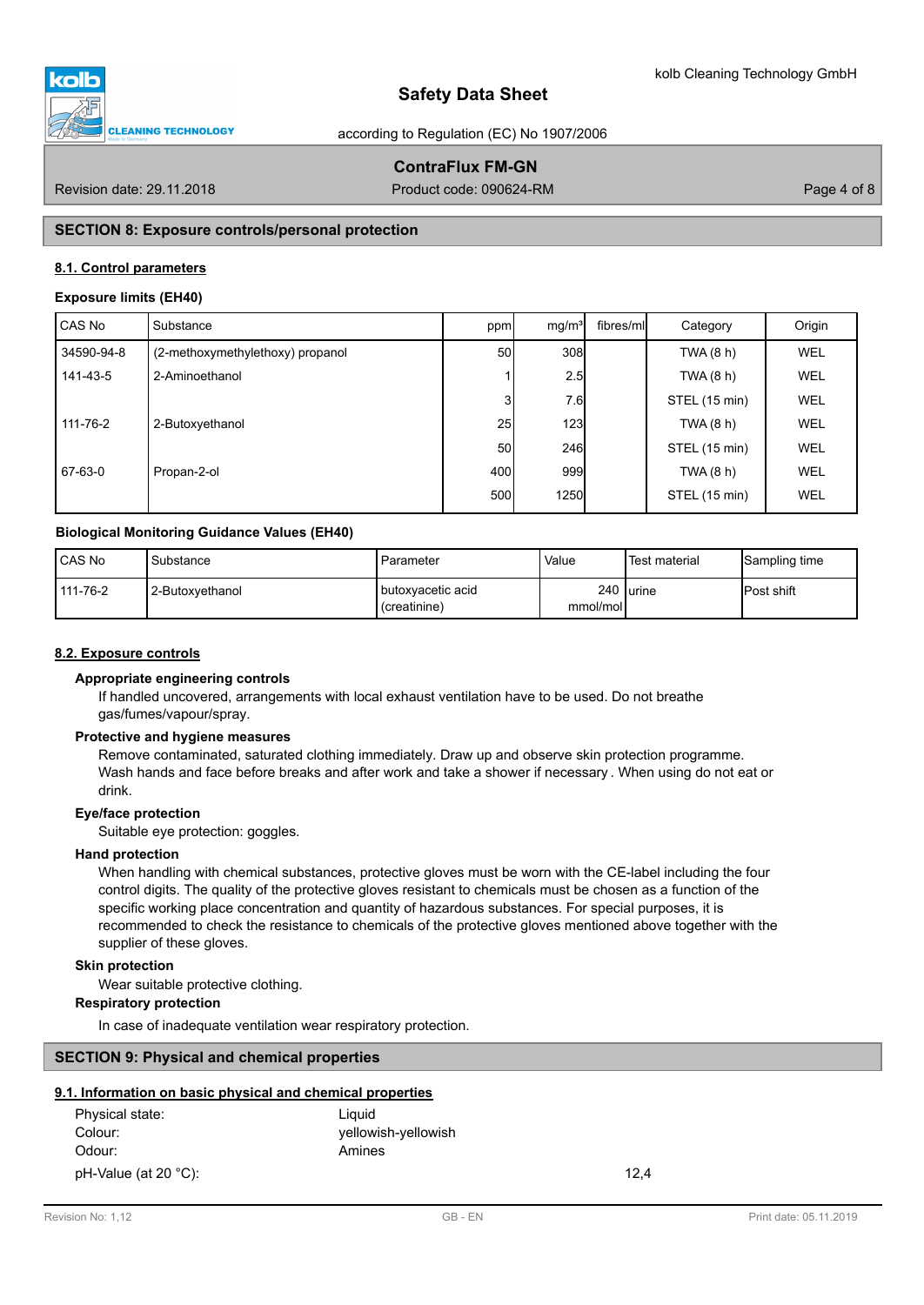

according to Regulation (EC) No 1907/2006

|                                                | <b>ContraFlux FM-GN</b>   |             |
|------------------------------------------------|---------------------------|-------------|
| Revision date: 29.11.2018                      | Product code: 090624-RM   | Page 5 of 8 |
| Changes in the physical state                  |                           |             |
| Melting point:                                 | not determined            |             |
| Initial boiling point and boiling range:       | 100-180 °C                |             |
| Flash point:                                   | not determined            |             |
| Flammability                                   |                           |             |
| Solid:                                         | not applicable            |             |
| Gas:                                           | not applicable            |             |
| Lower explosion limits:                        | not determined            |             |
| Upper explosion limits:                        | not determined            |             |
| Ignition temperature:                          | >180 °C                   |             |
| <b>Auto-ignition temperature</b>               |                           |             |
| Solid:                                         | not applicable            |             |
| Gas:                                           | not applicable            |             |
| Decomposition temperature:                     | not determined            |             |
| <b>Oxidizing properties</b><br>Not oxidising.  |                           |             |
| Vapour pressure:<br>(at 20 $°C$ )              | $0,15$ hPa                |             |
| Density (at 20 °C):                            | $0,962$ g/cm <sup>3</sup> |             |
| Water solubility:<br>(at 20 $°C$ )             | full soluble in water.    |             |
| Solubility in other solvents<br>not determined |                           |             |
| Partition coefficient:                         | not determined            |             |
| Viscosity / dynamic:<br>(at 20 $°C$ )          | 26 mPa·s                  |             |
| Vapour density:                                | not determined            |             |
| Evaporation rate:                              | not determined            |             |
| 9.2. Other information                         |                           |             |
| Solid content:                                 | not determined            |             |
| <b>SECTION 10: Stability and reactivity</b>    |                           |             |

### **10.1. Reactivity**

Possibility of hazardous reactions.

# **10.2. Chemical stability**

The product is stable under storage at normal ambient temperatures.

## **10.3. Possibility of hazardous reactions**

Exothermic reaction with: Acid, Peroxides, Oxidising agent.

# **10.4. Conditions to avoid**

none

# **10.5. Incompatible materials**

Keep away from: Acid, Oxidising agent, Peroxides.

### **10.6. Hazardous decomposition products**

No known hazardous decomposition products.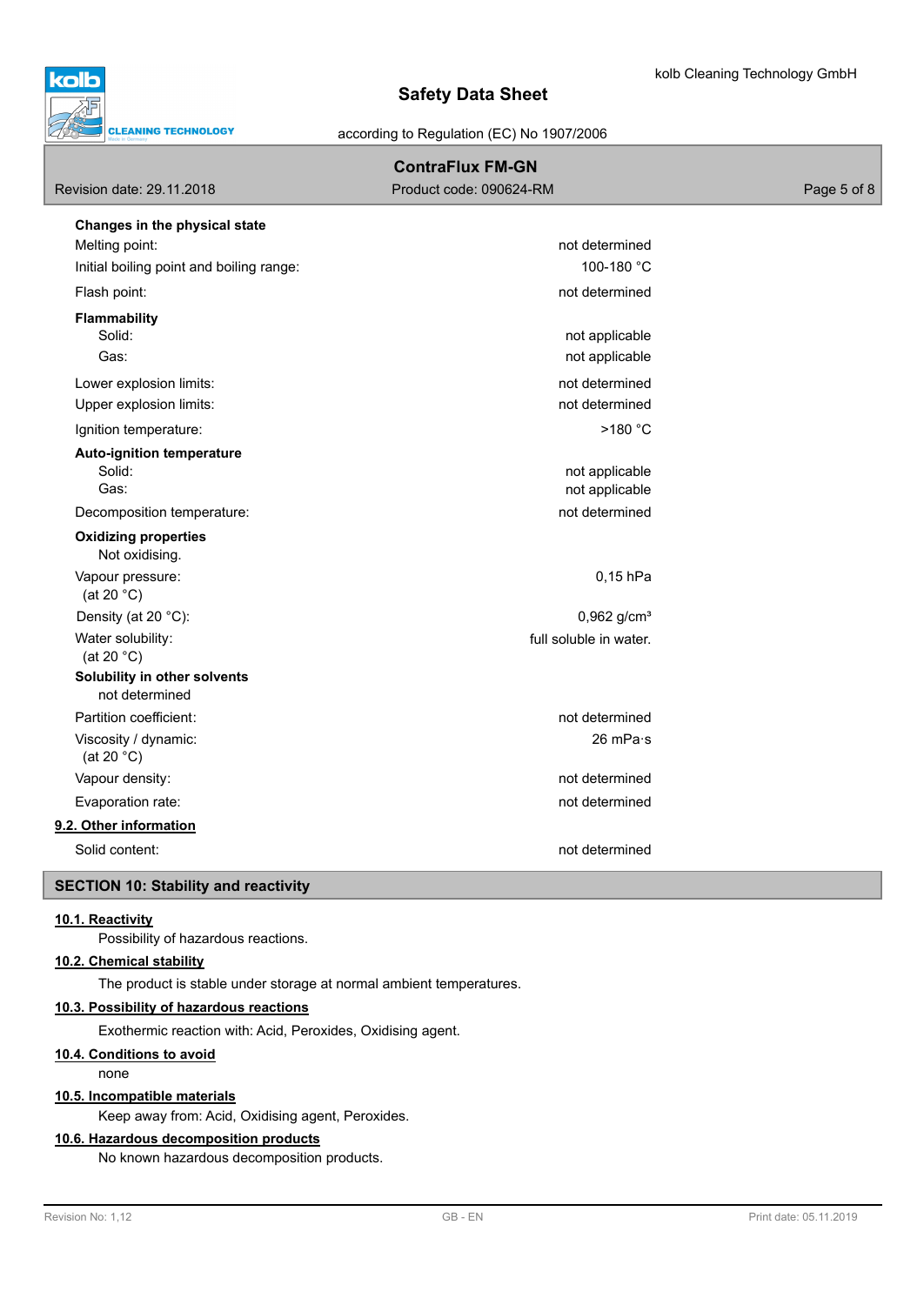

according to Regulation (EC) No 1907/2006

# **ContraFlux FM-GN**

Revision date: 29.11.2018 Product code: 090624-RM Page 6 of 8

# **SECTION 11: Toxicological information**

# **11.1. Information on toxicological effects**

# **Acute toxicity**

| CAS No     | Chemical name                                    |                     |                    |           |        |        |  |  |  |
|------------|--------------------------------------------------|---------------------|--------------------|-----------|--------|--------|--|--|--|
|            | Exposure route                                   | Dose                |                    | Species   | Source | Method |  |  |  |
| 34590-94-8 | Dipropylene glycol monomethyl ether, Isomerengem |                     |                    |           |        |        |  |  |  |
|            | oral                                             | LD50<br>mg/kg       | 5130               | Ratte     |        |        |  |  |  |
|            | dermal                                           | LD50<br>14000 mg/kg | 13000-             | Kanincheb |        |        |  |  |  |
| 111-76-2   | 2-Butoxyethanol                                  |                     |                    |           |        |        |  |  |  |
|            | oral                                             | <b>ATE</b><br>mg/kg | 500                |           |        |        |  |  |  |
|            | dermal                                           | <b>ATE</b><br>mg/kg | 1100               |           |        |        |  |  |  |
|            | inhalation vapour                                | <b>ATE</b>          | $11$ mg/l          |           |        |        |  |  |  |
|            | inhalation aerosol                               | <b>ATE</b>          | $1,5$ mg/l         |           |        |        |  |  |  |
| 141-43-5   | 2-Aminoethanol (vgl.Ethanolamin)                 |                     |                    |           |        |        |  |  |  |
|            | oral                                             | <b>ATE</b><br>mg/kg | 500                |           |        |        |  |  |  |
|            | dermal                                           | <b>ATE</b><br>mg/kg | 1100               |           |        |        |  |  |  |
|            | inhalation vapour                                | <b>ATE</b>          | $11$ mg/l          |           |        |        |  |  |  |
|            | inhalation aerosol                               | <b>ATE</b>          | $1,5 \text{ mg/l}$ |           |        |        |  |  |  |

# **Additional information on tests**

The mixture is classified as hazardous according to regulation (EC) No 1272/2008 [CLP].

# **SECTION 12: Ecological information**

## **12.1. Toxicity**

The product is not: Ecotoxic.

| CAS No     | Chemical name            |                                                  |                   |  |                                                 |               |                 |  |  |  |
|------------|--------------------------|--------------------------------------------------|-------------------|--|-------------------------------------------------|---------------|-----------------|--|--|--|
|            | Aquatic toxicity         | Dose                                             |                   |  | $[h]   [d]$ Species                             | <b>Source</b> | <b>I</b> Method |  |  |  |
| 34590-94-8 |                          | Dipropylene glycol monomethyl ether, Isomerengem |                   |  |                                                 |               |                 |  |  |  |
|            | Acute fish toxicity      | <b>LC50</b><br>mg/l                              | >10000            |  | 96 h Pimephales promelas<br>(Amerikan. Elritze) |               |                 |  |  |  |
|            | Acute algae toxicity     | ErC <sub>50</sub><br>mg/l                        | >969              |  | 96 h Alge                                       |               |                 |  |  |  |
|            | Acute crustacea toxicity | EC <sub>50</sub><br>mg/l                         | 1919              |  | 48 h Daphnia magna<br>(Wasserfloh)              |               |                 |  |  |  |
|            | Crustacea toxicity       | <b>NOEC</b>                                      | $12 \text{ mg/l}$ |  | Daphnia magna<br>(Wasserfloh)                   |               |                 |  |  |  |

# **12.2. Persistence and degradability**

The product has not been tested.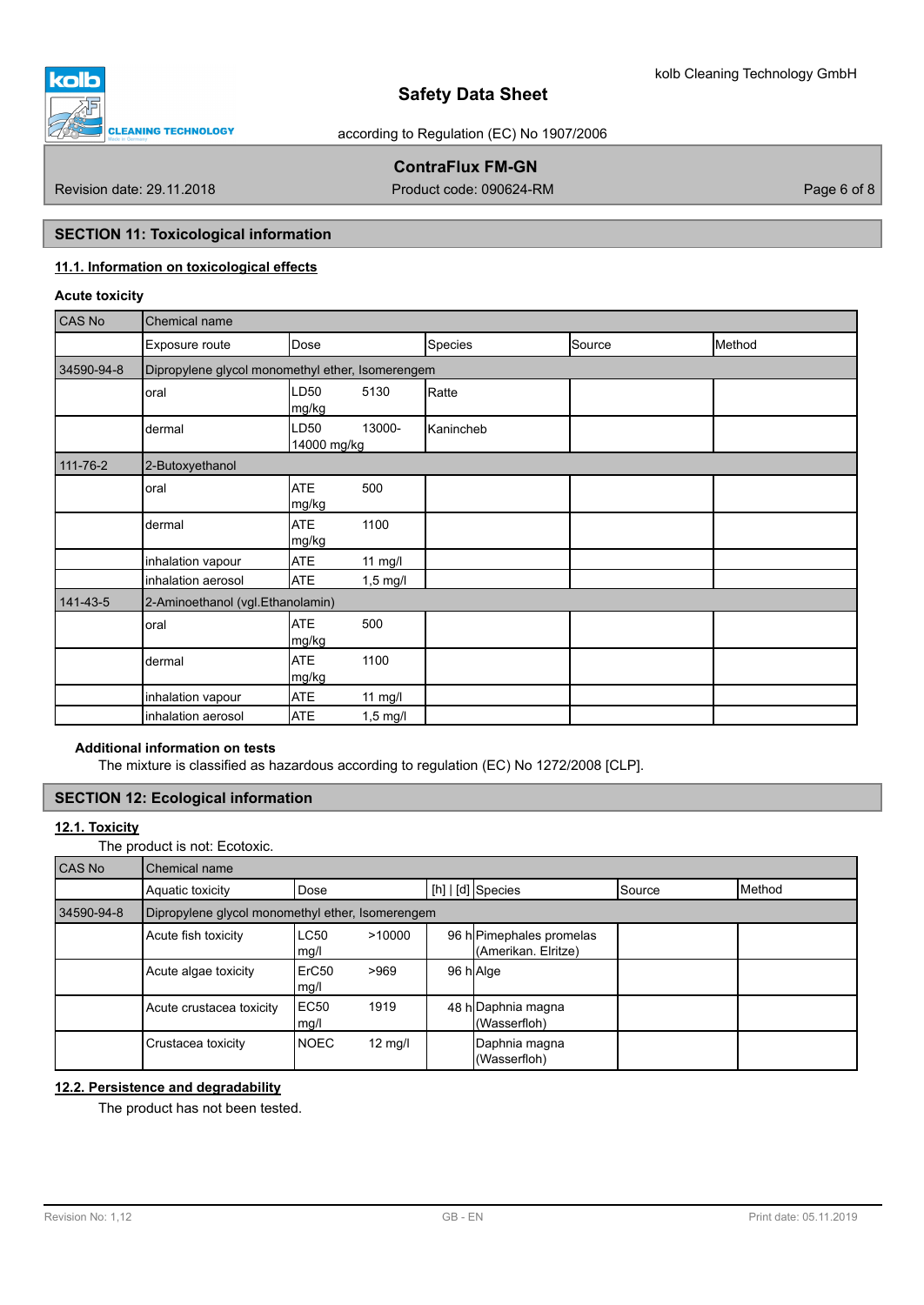

according to Regulation (EC) No 1907/2006

# **ContraFlux FM-GN**

Revision date: 29.11.2018 **Product code: 090624-RM** Product code: 090624-RM Page 7 of 8

| <b>CAS No</b> | <b>IChemical name</b>                            |              |    |                |  |  |  |
|---------------|--------------------------------------------------|--------------|----|----------------|--|--|--|
|               | Method                                           | <b>Value</b> |    | <b>ISource</b> |  |  |  |
|               | <b>Evaluation</b>                                |              |    |                |  |  |  |
| 34590-94-8    | Dipropylene glycol monomethyl ether, Isomerengem |              |    |                |  |  |  |
|               | OECD 301E                                        | $>70\%$      | 28 |                |  |  |  |
|               | biologisch abbaubar                              |              |    |                |  |  |  |

# **12.3. Bioaccumulative potential**

The product has not been tested.

#### **Partition coefficient n-octanol/water**

| CAS No     | <b>IChemical name</b>                                         | Pow<br>Loa |
|------------|---------------------------------------------------------------|------------|
| 34590-94-8 | Dipropylene glycol monomethyl<br>i ether.<br>Isomerengem<br>. | -v.u       |

#### **12.4. Mobility in soil**

The product has not been tested.

# **12.5. Results of PBT and vPvB assessment**

The product has not been tested.

#### **12.6. Other adverse effects**

No information available.

#### **Further information**

Do not allow to enter into surface water or drains. Do not allow to enter into soil/subsoil.

#### **SECTION 13: Disposal considerations**

#### **13.1. Waste treatment methods**

#### **Advice on disposal**

Do not allow to enter into surface water or drains. Do not allow to enter into soil/subsoil. Dispose of waste according to applicable legislation.

## **Waste disposal number of waste from residues/unused products**

070604 WASTES FROM ORGANIC CHEMICAL PROCESSES; wastes from the MFSU of fats, grease, soaps, detergents, disinfectants and cosmetics; other organic solvents, washing liquids and mother liquors; hazardous waste

#### **Contaminated packaging**

Non-contaminated packages may be recycled. Handle contaminated packages in the same way as the substance itself.

#### **SECTION 14: Transport information**

#### **Land transport (ADR/RID)**

| 14.2. UN proper shipping name:                                           | No dangerous good in sense of these transport regulations. |  |
|--------------------------------------------------------------------------|------------------------------------------------------------|--|
| Inland waterways transport (ADN)                                         |                                                            |  |
| 14.2. UN proper shipping name:                                           | No dangerous good in sense of these transport regulations. |  |
| Air transport (ICAO-TI/IATA-DGR)                                         |                                                            |  |
| 14.2. UN proper shipping name:                                           | No dangerous good in sense of these transport regulations. |  |
| 14.5. Environmental hazards                                              |                                                            |  |
| ENVIRONMENTALLY HAZARDOUS:                                               | no                                                         |  |
| 14.6. Special precautions for user                                       |                                                            |  |
| No information available.                                                |                                                            |  |
| 14.7. Transport in bulk according to Annex II of Marpol and the IBC Code |                                                            |  |

not applicable